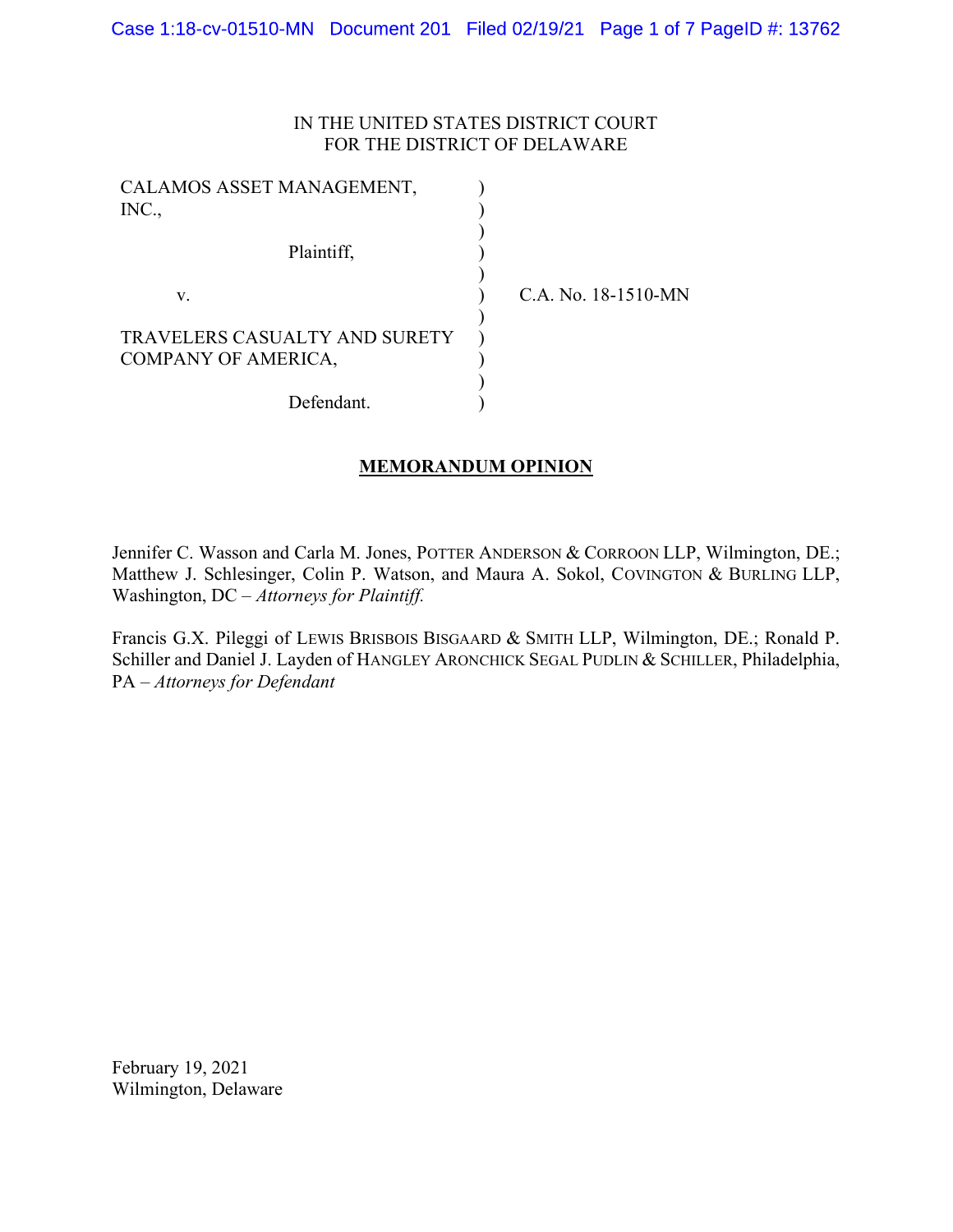Case 1:18-cv-01510-MN Document 201 Filed 02/19/21 Page 2 of 7 PageID #: 13763

U.S. DISTRICT JUDGE:

This is an insurance coverage dispute between a Delaware corporation, Calamos Asset Management, Inc. ("Calamos"), and an excess insurer, Travelers Casualty and Surety Company of America ("Travelers"), about whether Travelers must compensate Calamos for losses incurred as a result of two consolidated actions in Delaware, one seeking appraisal of Calamos' stock and the other alleging that Calamos' officers and directors breached their fiduciary duties. This Court has subject matter jurisdiction over this action pursuant to 28 U.S.C. § 1332.

Currently pending before the Court are multiple motions, including: Travelers' renewed Motion for Summary Judgment (D.I. 155); Calamos' renewed Motion for Summary Judgment (D.I. 163); and two Motions to Exclude the Opinions of Experts (D.I. 83; D.I. 84). For the following reasons, Traveler's motion for summary judgment will be granted, Calamos' motion for summary judgment will be denied, and both motions to exclude will be denied as moot.

### I. BACKGROUND

#### A. The Insurance Policies

Calamos holds three D&O liability policies: a primary policy with XL Specialty Insurance Company ("XL"); a first-layer excess policy with Continental Casualty Company; and a secondlayer excess policy with Travelers. (D.I. 166 ¶¶ 13-15). With exceptions not relevant here, the Travelers policy "incorporates by reference, and affords coverage in accordance with and subject to, the inuring clauses, warranties, definitions, terms, conditions, exclusions and other provisions contained in the" XL primary policy. (D.I. 165-1, Ex. 10, Excess Policy Endorsement ¶ 3, page 113 of 115). In other words, to find the terms and conditions for coverage under the Travelers excess policy, the Court must look to the XL primary policy.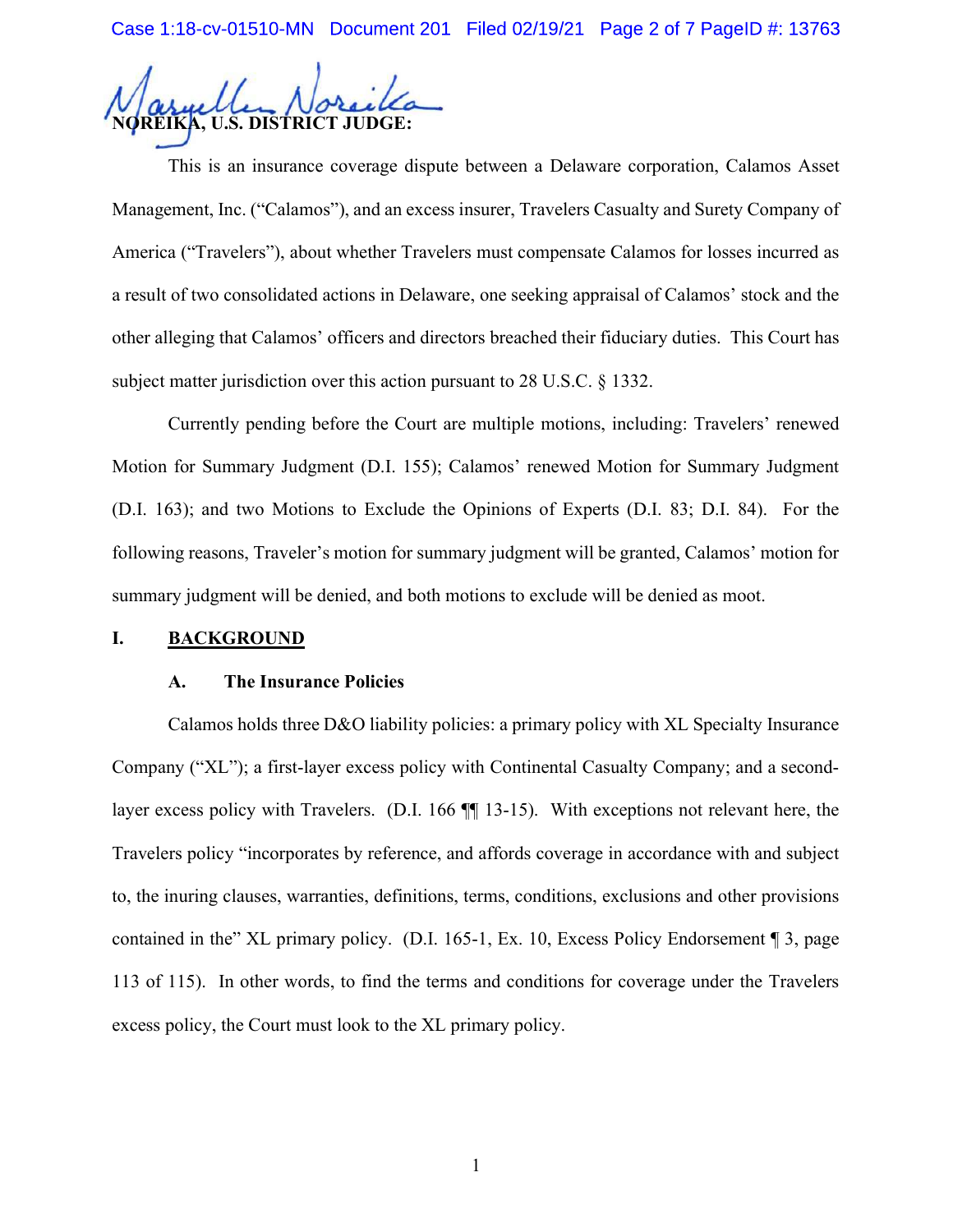The XL primary policy only covers losses related to "Securities Claims." (D.I. 165-2, Ex.

11 at § I(C), page 60 of 145). Specifically, it states, "[t]he Insurer shall pay on behalf of the Company Loss resulting solely from any Securities Claim first made against the Company during the Policy Period or, if applicable, the Optional Extension Period, for a Company Wrongful Act." (Id.). The XL primary policy defines "Securities Claim" to mean, in relevant part:

> "a Claim . . . made against any Insured for: (1) any actual or alleged violation of any federal, state, local regulation, statute or rule (whether statutory or common law) regulating securities, including but not limited to the purchase or sale of, or offer to purchase or sell, securities which is: (a) brought by any person or entity based upon, arising out of, directly or indirectly resulting from, in consequence of, or in any way involving the purchase or sale of, or offer to purchase or sell, securities of the Company . . . ." (*Id.* at  $\S$  II(Q), page 62 of 145).

## B. The Underlying Proceedings

In December of 2016, Calamos announced that it had reached an agreement in principle to be taken private through a transaction ("the Merger") in which an affiliated entity would commence a tender offer to acquire all of the outstanding shares of Calamos' Class A common stock for \$8.25 per share. (D.I. 166 ¶ 36; D.I. 157 ¶¶ 12-13).<sup>1</sup>

After the Merger announcement, stockholders brought lawsuits in the Court of Chancery against Calamos, its affiliates, and its directors and officers, alleging breaches of fiduciary duty in connection with the Merger. (D.I. 166 ¶ 37). These shareholder lawsuits were consolidated into an action captioned, In re Calamos Asset Management, Inc. Stockholder Litigation, Consolidated C.A. No. 2017-0058-JTL (hereinafter, "the Stockholder Lawsuits'). (D.I. 157 ¶ 14).

<sup>&</sup>lt;sup>1</sup> For inexplicable reasons, Traveler's disputed this fact when it appeared in Calamos' Statement of Facts (see D.I. 182  $\P$  36) but then asserted the same fact in its own statement of facts (see D.I. 157 ¶¶ 12-13). Because Travelers wholly disputed 38 out of 53 facts and partially disputed another 9, the Court has interpreted Traveler's denials to be the product of overzealous lawyering rather than actual disputes about a material fact that would prevent granting the summary judgment for which Traveler's itself has moved.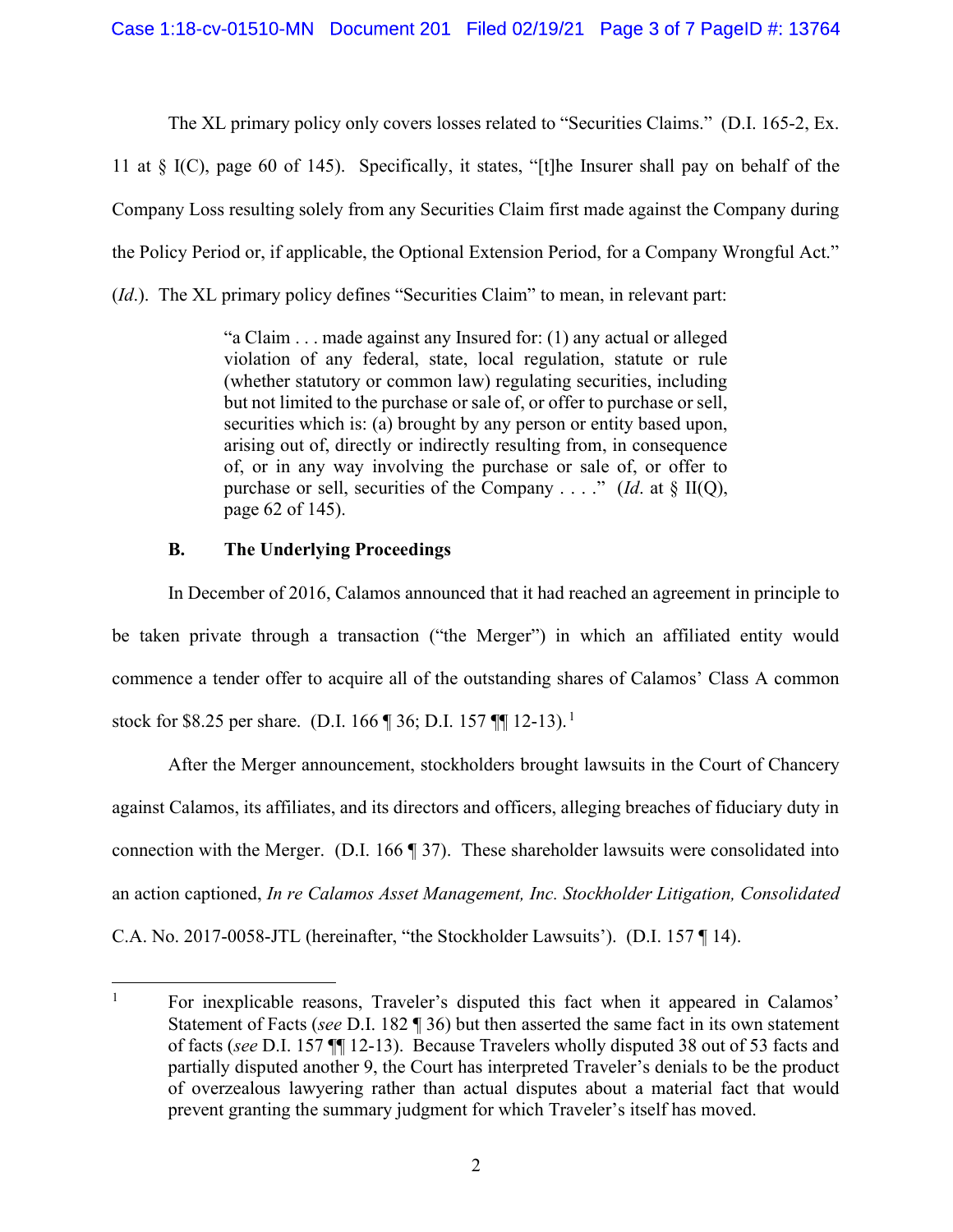Also after announcement of the Merger, stockholders brought actions against Calamos in the Court of Chancery seeking, pursuant to 8 Del. C. § 262, an appraisal of the fair value of their Calamos shares. (D.I. 166 ¶ 38). These appraisal actions were consolidated into an action captioned, In re Appraisal of Calamos Asset Management, Inc., Cons. C.A. No. 2017-0139-JTL (hereinafter, "the Appraisal Actions," and collectively with the Stockholder Lawsuits, "the Underlying Proceedings"). (D.I. 157 ¶ 22). Travelers has denied coverage in part for the Underlying Proceedings, giving rise to the current dispute.

### II. LEGAL STANDARDS

"The court shall grant summary judgment if the movant shows that there is no genuine dispute as to any material fact and the movant is entitled to judgment as a matter of law." FED. R. CIV. P. 56(a). The moving party bears the burden of demonstrating the absence of a genuine issue of material fact. See Matsushita Elec. Indus. Co. v. Zenith Radio Corp., 475 U.S. 574, 586 n.10 (1986). A party asserting that a fact cannot be – or, alternatively, is – genuinely disputed must support its assertion either by citing to "particular parts of materials in the record, including depositions, documents, electronically stored information, affidavits or declarations, stipulations (including those made for the purposes of the motions only), admissions, interrogatory answers, or other materials," or by "showing that the materials cited do not establish the absence or presence of a genuine dispute, or that an adverse party cannot produce admissible evidence to support the fact." FED. R. CIV. P.  $56(c)(1)(A) & (B)$ . If the moving party has carried its burden, the nonmovant must then "come forward with specific facts showing that there is a genuine issue for trial." Matsushita, 475 U.S. at 587 (internal quotation marks omitted). The Court will "draw all reasonable inferences in favor of the nonmoving party, and it may not make credibility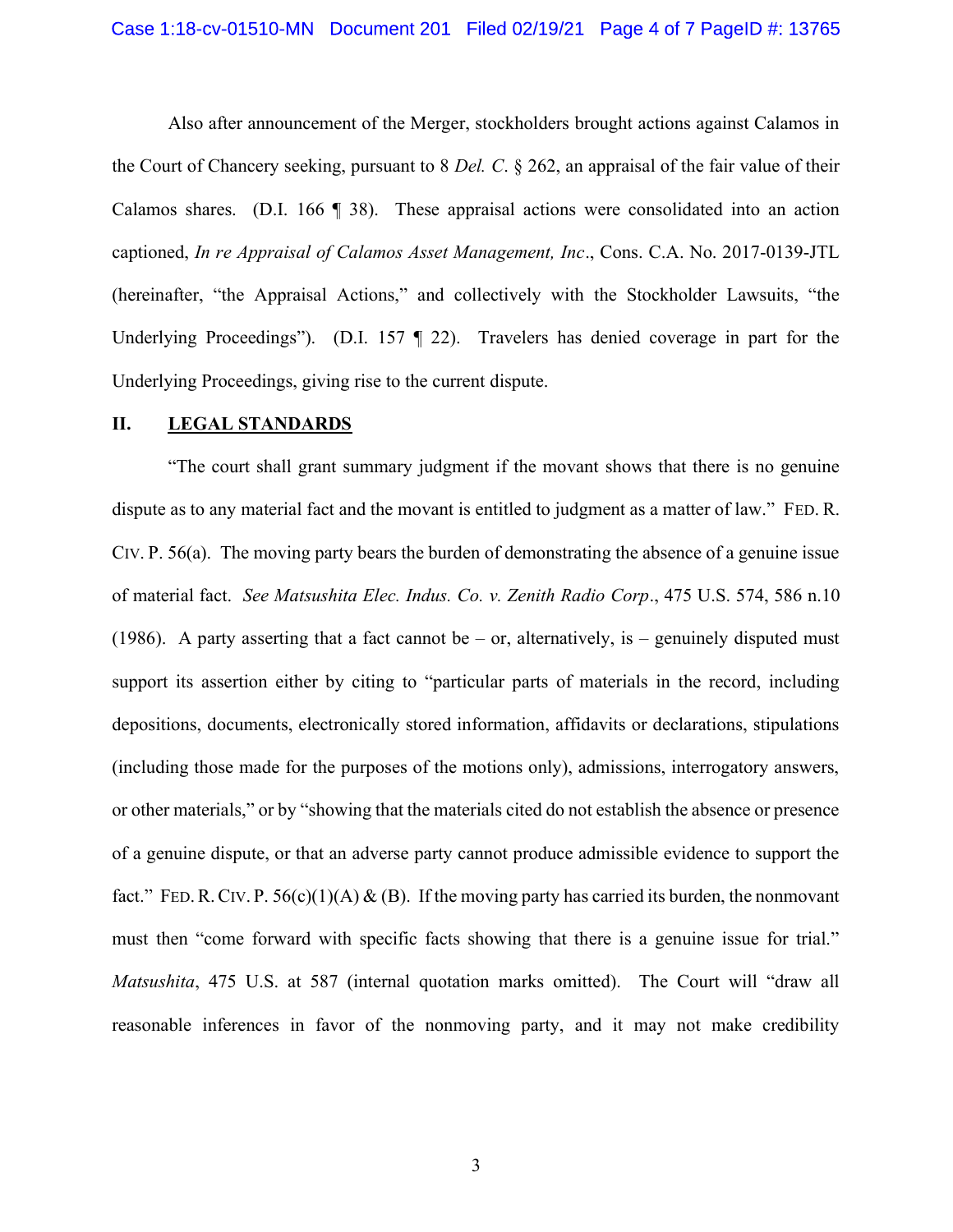determinations or weigh the evidence." Reeves v. Sanderson Plumbing Prods., Inc., 530 U.S. 133, 150 (2000).

To defeat a motion for summary judgment, the non-moving party "must present more than just bare assertions, conclusory allegations or suspicions to show the existence of a genuine issue." Podobnik v. U.S. Postal Serv., 409 F.3d 584, 594 (3d Cir. 2005) (internal quotation marks omitted). However, the "mere existence of some alleged factual dispute between the parties will not defeat an otherwise properly supported motion for summary judgment;" a factual dispute is genuine only where "the evidence is such that a reasonable jury could return a verdict for the nonmoving party." Anderson v. Liberty Lobby, Inc., 477 U.S. 242, 247-48 (1986). "If the evidence is merely colorable, or is not significantly probative, summary judgment may be granted." *Id.* at 249-50 (internal citations omitted).

### III. DISCUSSION

As an initial matter, Calamos has abandoned its claims with respect to the Appraisal Actions. For claims based on the Appraisal Actions, Calamos has neither opposed Travelers' motion for summary judgment nor filed its own motion. (D.I. 156, D.I. 179; D.I. 164). Accordingly, the Court will grant summary judgment in Travelers' favor with respect to the Appraisal Actions, and the remainder of this opinion addresses only coverage of the Stockholder Lawsuits.

Travelers makes several argument as to why coverage is not available for the Stockholder Lawsuits, but the Court need only address one – whether the Stockholder Lawsuits are "securities claims," within the definition of the insurance policy. Because an insurance policy is a contract, courts interpret an insurance policy "according to the plain meaning of the text and will not consider any extrinsic evidence unless the terms are ambiguous." Masonic Home of Del., Inc. v.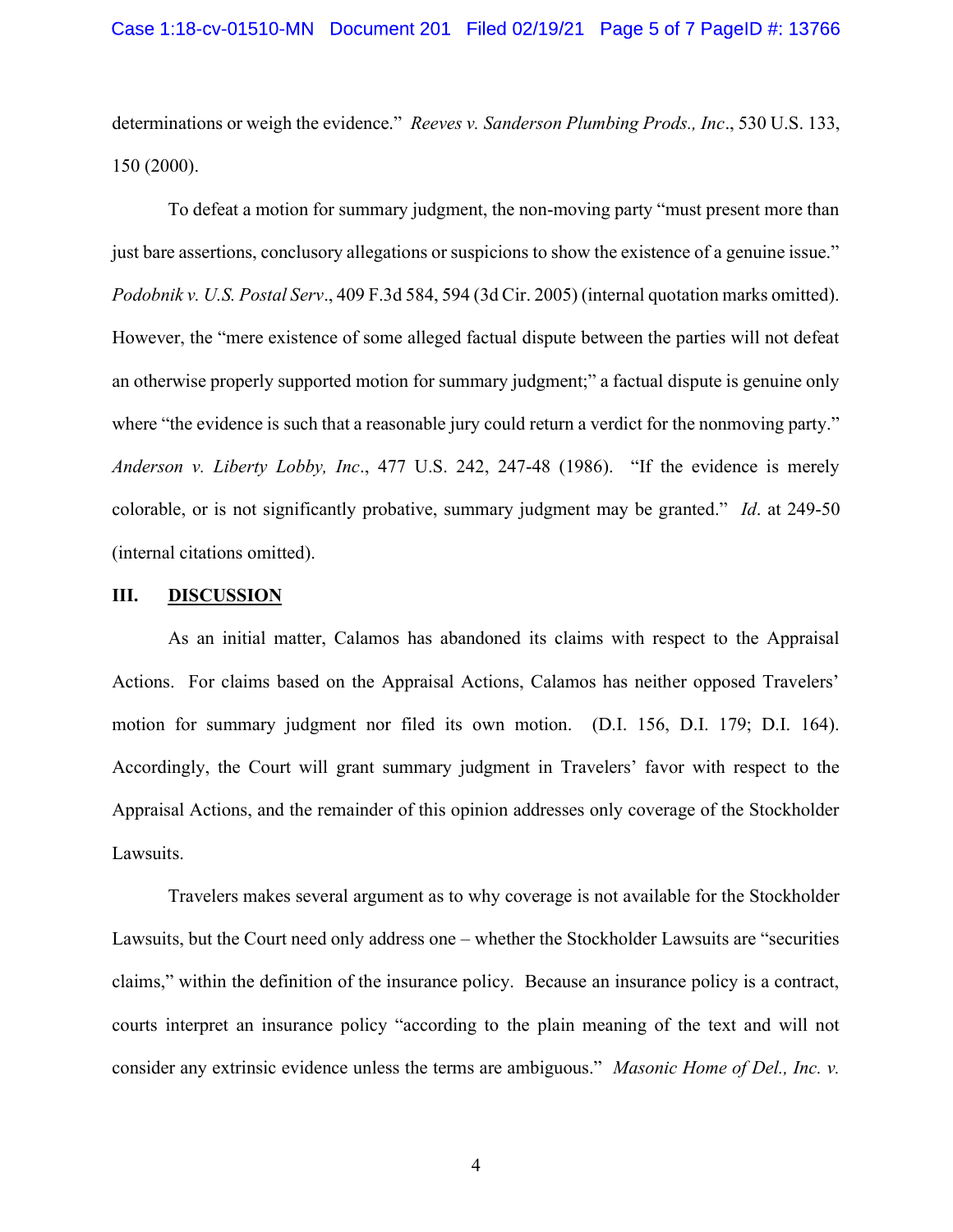Certain Underwriters at Lloyd's London, No. 361, 2013, 2013 WL 5872283, at \*1 (Del. Oct. 30, 2013). "Further, a contract is ambiguous only when it is susceptible to more than one reasonable interpretation." *Id.* Here, neither party asserts that the insurance policy is ambiguous. Therefore, the Court must apply the plain meaning.

As stated previously, Calamos' insurance policy defines "Securities Claim" to mean, in relevant part, a claim for "any actual or alleged violation of any federal, state, local regulation, statute or rule (whether statutory or *common law*) regulating securities." (D.I. 165-2, Ex. 11 at § II(Q), page 62 of 145). Thus, a "Securities Claim" has three parts: (1) an actual or alleged violation (2) of a regulation, statute or rule, that (3) regulates securities. Here, Calamos argues that the Stockholder Lawsuits satisfy the first two parts because the term "rule" includes common law, and claims for breaches of fiduciary duties are based on violations of common law. (D.I. 179 at 8-9). Even if true, however, the Stockholder Lawsuits cannot satisfy the third part of the definition because fiduciary duty claims do not regulate securities.

In In re Verizon Insurance Coverage Appeals, the Delaware Supreme Court held that claims for breaches of fiduciary duties were not "securities claims" under an insurance policy with a nearly identical definition of "securities claims." 222 A.3d 566, 572 (Del. 2019). Under the policy in that case, a "securities claim" is a claim "[a]lleging a violation of any federal, state, local or foreign regulation, rule or statute regulating securities . . . ." *Id*. The one notable difference in that definition is that the Verizon policy, unlike the Calamos policy, did not define "rule" to include common law. But this difference does not change the result.

In Verizon, the Delaware Supreme Court held that fiduciary duty claims were not securities claims for two reasons. First, "[t]hese claims are not reasonably characterized as regulations, rules,